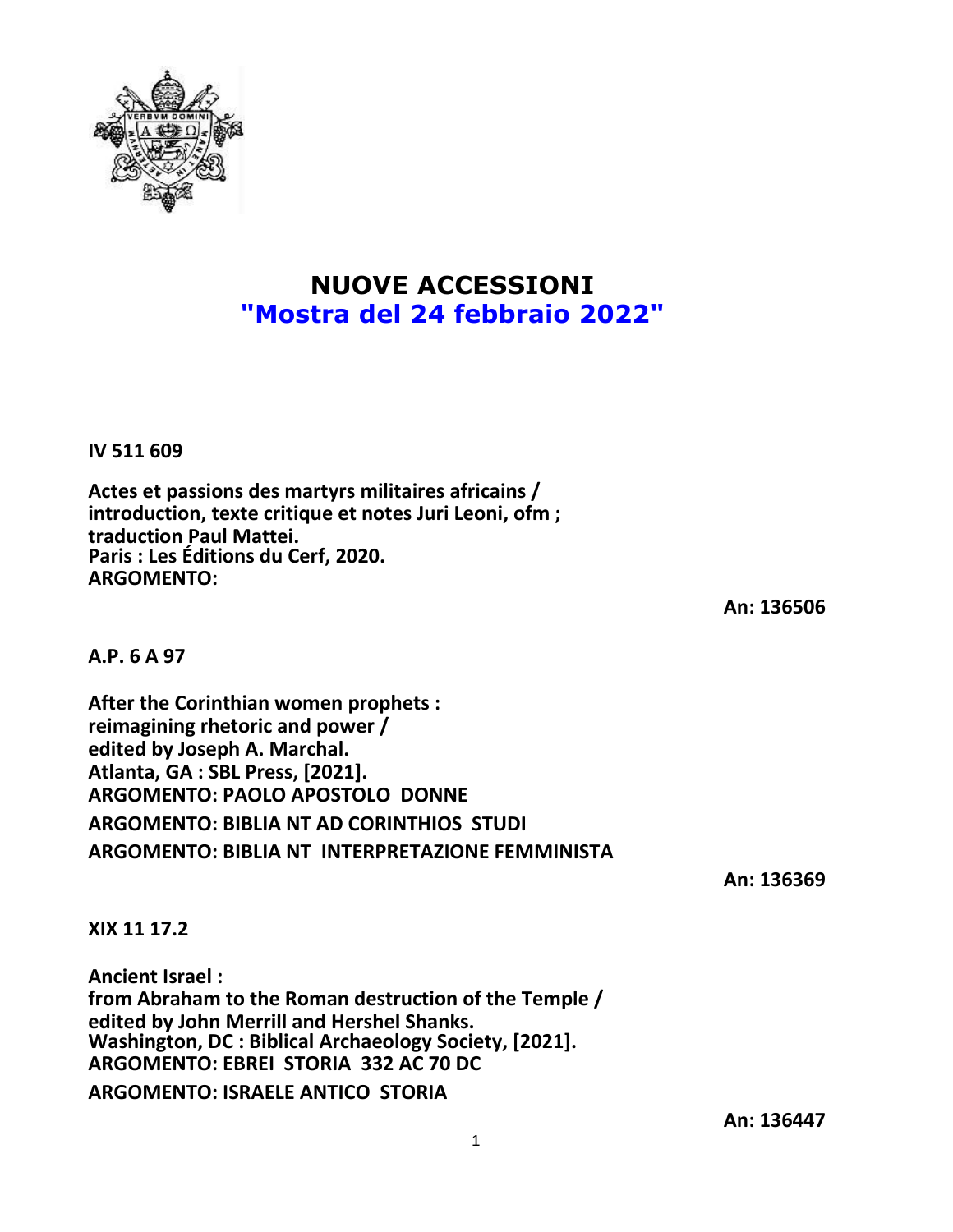**V 90 76**

**Bibelübersetzung(en), (2018 : Erlangen). Bible translations - linguistic and cultural issues : proceedings of the Erlangen workshop on October 5 and 6, 2018 / edited by Lutz Edzard. Wiesbaden : Harrassowitz Verlag, 2021. ARGOMENTO: BIBLIA TRADUZIONE STUDI**

**ARGOMENTO: BIBLIA LINGUISTICA**

**An: 136252**

**M.C. C 33 B 152 Bührer, Walter, 1984-. Schriftgelehrtes Murren : Schriftgelehrte Fortschreibungs- und Auslegungsprozesse in den Murrerzählungen in Exodus und Numeri / Walter Bühler. Tübingen : Mohr Siebeck, [2021]. ARGOMENTO: BIBLIA VT EXODUS INTERPRETAZIONE TEDESCO ARGOMENTO: BIBLIA VT NUMERI INTERPRETAZIONE TEDESCO ARGOMENTO: BIBLIA VT ERMENEUTICA ARGOMENTO: SCRIBI**

**An: 136452**

**XXIII 13 50**

**Frendo, Anthony J., 1937-. Approaching biblical archaeology / Anthony J. Frendo. London ; New York : T&T Clark, 2022. ARGOMENTO: BIBLIA ARCHEOLOGIA INTRODUZIONE ARGOMENTO: ARCHEOLOGIA BIBLICA**

**An: 136266**

**IV 20 MON 1.1 IV 20 MON 1.2**

**Georgius Monus, secolo V. Études sur les États de cause d'Hermogène : la Division / Georges «Monos» d'Alexandre ; texte établi et traduit par Michel Patillon. Paris : Les Belles Lettres, 2018. ARGOMENTO: HERMOGENES TARSENSIS CIRCA 150 CIRCA 225 DE STATIBUS**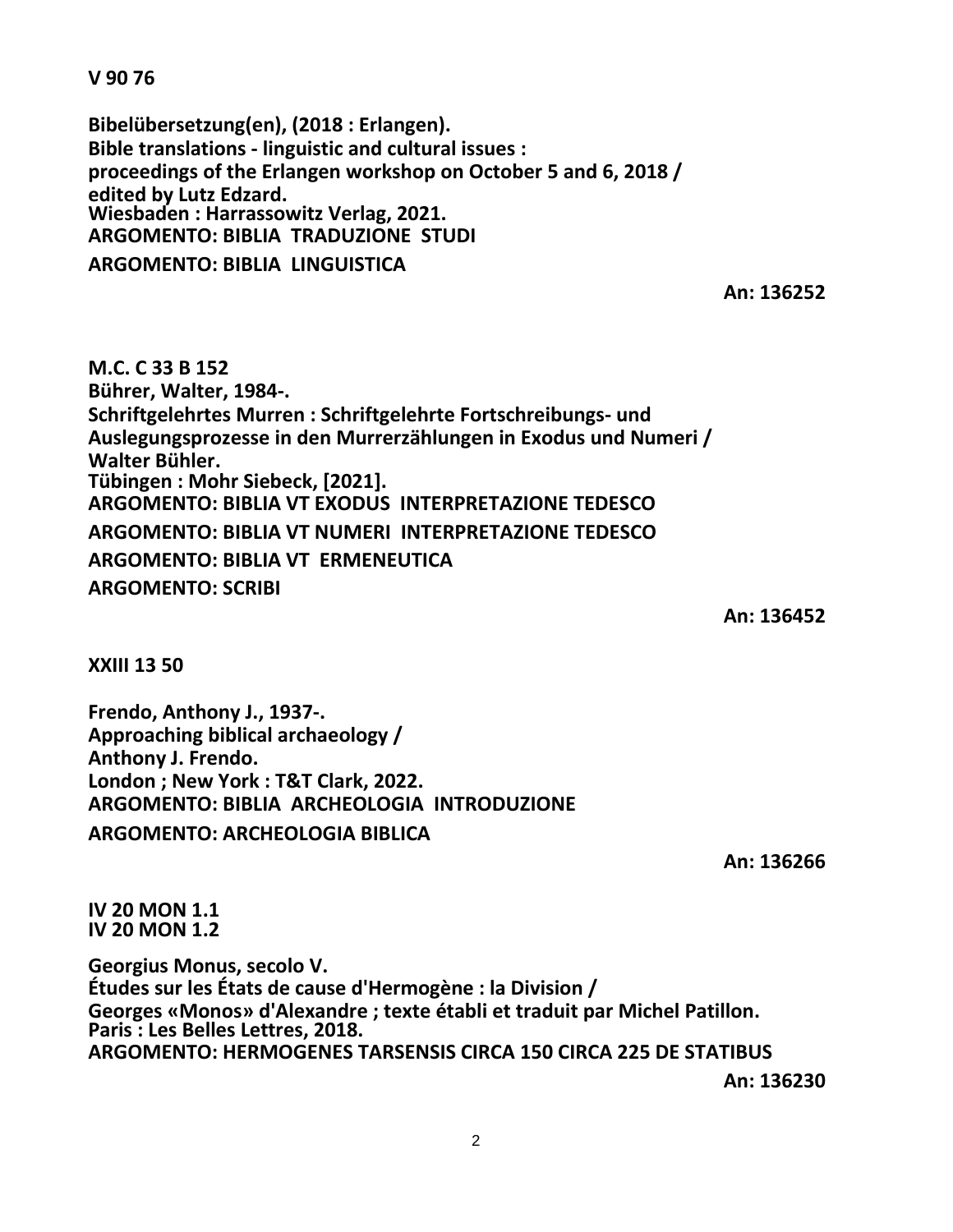**A.P. 29 A 562**

**Harper, John-Paul, 1980-. Paul and Philo on the politics of the land, Jerusalem, and temple / John-Paul Harper. Tübingen : Mohr Siebeck, [2021]. ARGOMENTO: PAOLO APOSTOLO GIUDAISMO ARGOMENTO: PAOLO APOSTOLO GERUSALEMME ARGOMENTO: PHILO ALEXANDRINUS CIRCA 20 AC 45 POLITICA ARGOMENTO: GIUDAISMO ROMA**

**An: 136570**

**XIII 93 23**

**Haudebert, Pierre, 1940-. Jean-Baptiste / Pierre Haudebert. Paris : Les Éditions du Cerf, [2021]. ARGOMENTO: IOHANNES BAPTISTA S ARGOMENTO: BIBLIA NT EVANGELIA INTERPRETAZIONE FRANCESE**

**An: 136686**

**XIX 14 23 Hoffmeier, James Karl, 1951-. The prophets of Israel : walking the ancient paths / James K. Hoffmeier. Grand Rapids, MI : Kregel Academic, [2021]. ARGOMENTO: PROFETISMO ISRAELE ARGOMENTO: ISRAELE ANTICO RELIGIONE STORIA**

**An: 136290**

**A.O. 5 159.1 DEP A.O. 5 159.2**

**Kohlmeyer, Kay, 1950-. Die Stadt Habuba Kabira-Süd: Bauten und Graber / Kay Kohlmeyer und Wido Ludwig ; mit Beiträgen von Eva Strommenger, Dietrich Sürenhagen und Wanda Wolska. Wiesbaden : Harrassowitz, 2021. ARGOMENTO: HABUBA KABIRA ARCHEOLOGIA ARGOMENTO: SIRIA ARCHEOLOGIA SCAVI**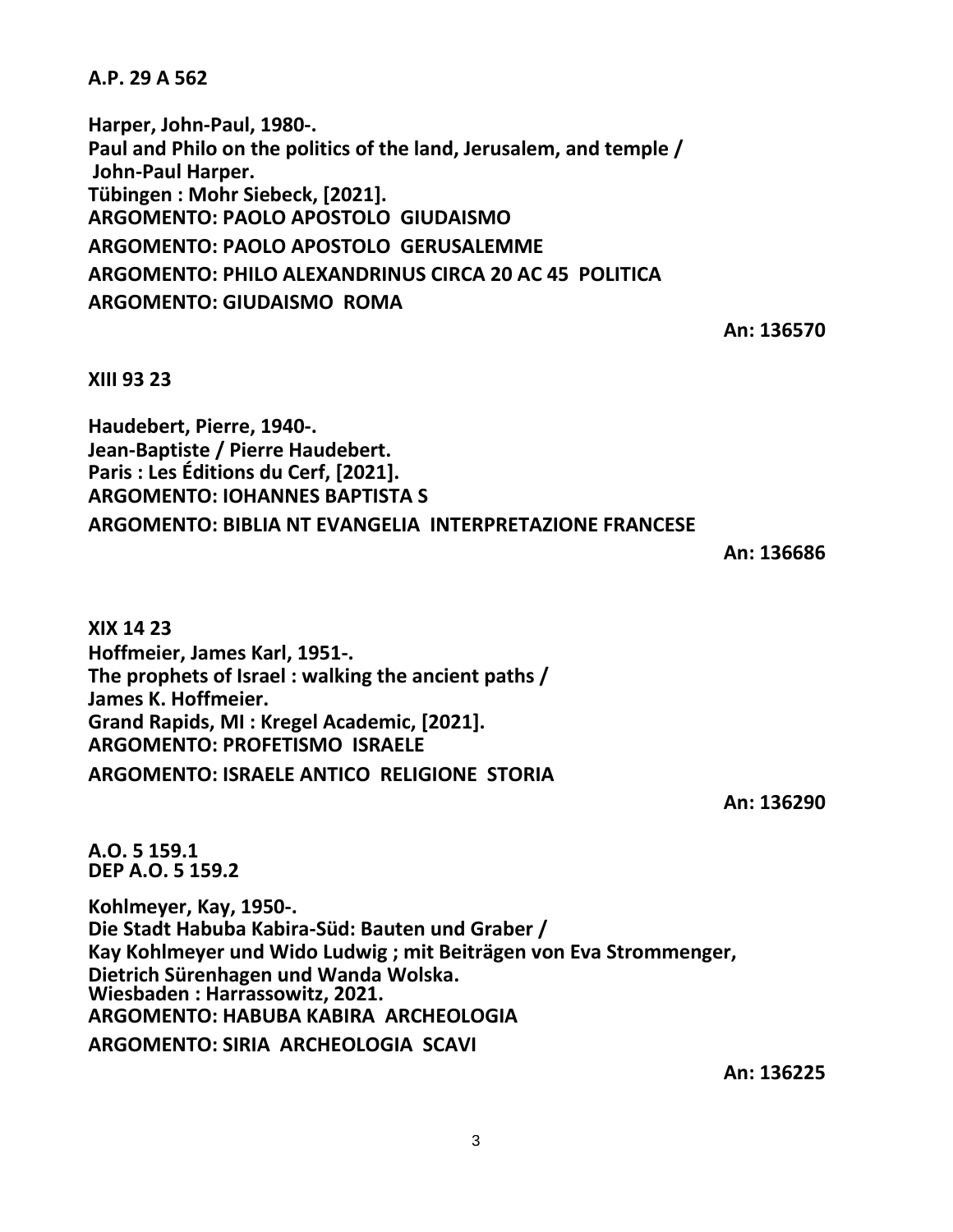**VII 19 13**

**Kubiś, Adam, 1976-. Patmos : geografia, historia, apokryfy / Adam Kubiś. Rzeszów : Bonus Liber Wydawnictwo i Drukarnia Diecezji Rzeszowskiej, 2021. ARGOMENTO: JOANNES APOSTOLO ARGOMENTO: ACTA JOANNIS ARGOMENTO: APOCRYPHA NT ACTUS APOSTOLORUM**

**An: 136637**

## **XXVIII 42 R 14.7**

**La filiación en los inicios de la reflexión cristiana (13 :, 2015 : Madrid). Filiación VII : cultura pagana, religión de Israel, orígenes del Cristianismo, gnosis, Valentín, valentinianos : actas de las XIII y XIV Jornadas de estudio «La filiación en los inicios de la reflexión cristiana», Facultad de Literatura Cristiana y Clásica San Justino, UESD, Madrid, 16 y 17 de noviembre de 2015, 14 y 15 de noviembre de 2016 / Andrés Sáez Gutiérrez, Guillermo Cano Gómez, Clara Sanvito (editores). Madrid : Editorial Trotta : Fundación San Justino, [2018]. ARGOMENTO: VALENTINUS GNOSTICUS SECOLO II ARGOMENTO: PAGANESIMO**

**ARGOMENTO: CRISTIANESIMO ORIGINI STUDI ARGOMENTO: ISRAELE ANTICO RELIGIONE ARGOMENTO: GNOSTICISMO**

**An: 136738**

**XXV 28 A 6.1 XXV 28 A 6.2**

**Leitz, Christian, 1960-.**

**Athribis. VI, Die westlichen Zugangsräume, die Säulen und die Architrave des Umgangs und der südliche Teil des Soubassements der westlichen Außenmauer des Tempels Ptolemaios XII. / Christian Leitz und Daniela Mendel in co-operation with the Ministry of Antiquities (MoTA) ; mit einem Beitrag von Susan Böttcher ; mit Zeichnungen von Victoria Altmann [e altri 4]. Le Caire : Institut Français d'Archéologie Orientale, 2021. ARGOMENTO: EGIZIANO LINGUA ISCRIZIONI**

**ARGOMENTO: ATHRIBIS CITTA ESTINTA**

**ARGOMENTO: EGITTO ANTICO TEMPLI**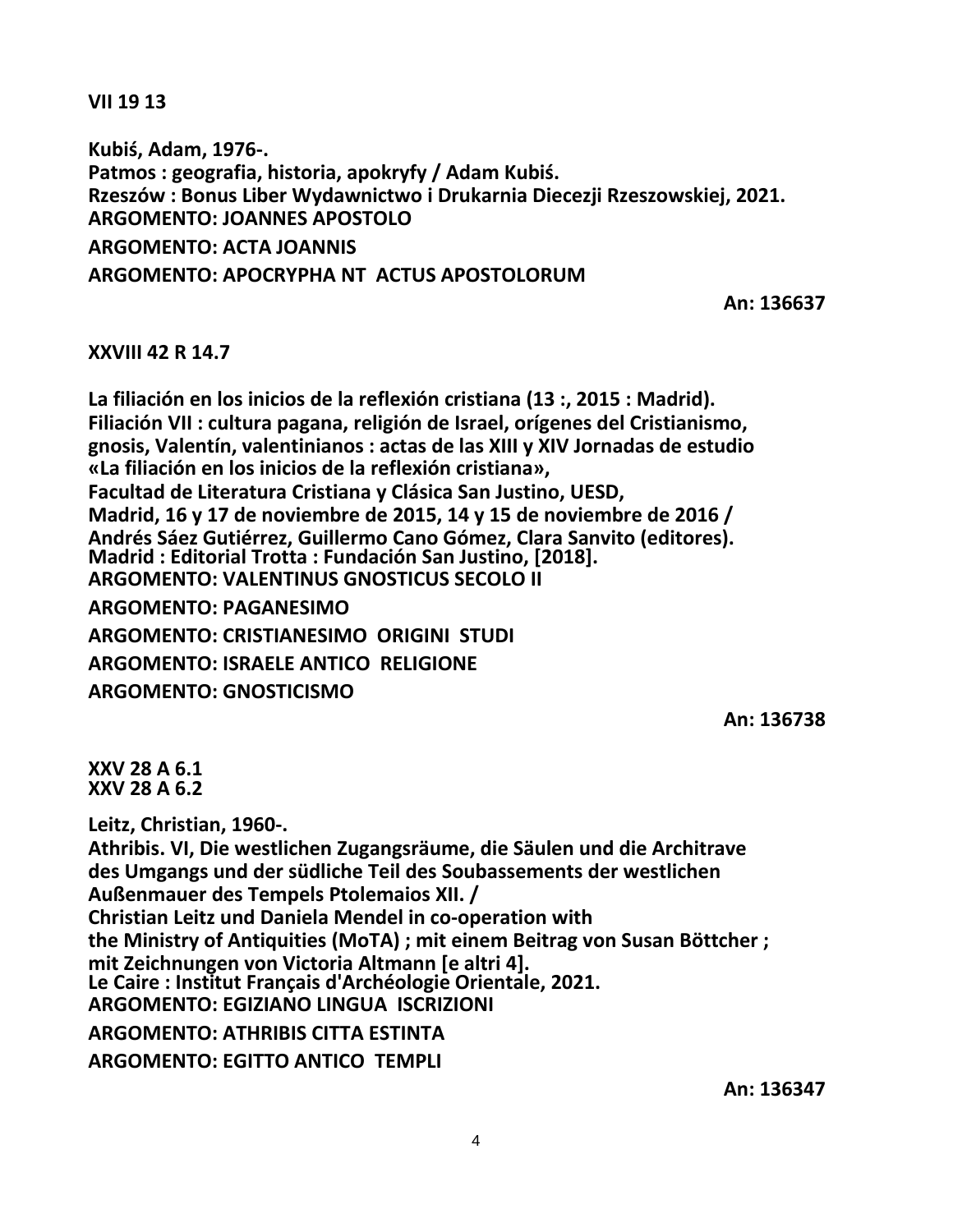**XXVII 62 45**

**Müller, Alexander. Historische Linguistik und Redaktionsgeschichte : spätbiblisches Hebräisch im Richterbuch / Alexander Müller. Wiesbaden : Harrassowitz Verlag, 2021. ARGOMENTO: BIBLIA VT JUDICUM ANALISI LINGUISTICA ARGOMENTO: BIBLIA VT STORIA DELLA REDAZIONE ARGOMENTO: EBRAICO BIBLICO LINGUA ARGOMENTO: BIBLIA VT LINGUISTICA ARGOMENTO: EBRAICO LINGUA BIBLIA VT**

**An: 136253**

**IV 20 PHTR 1**

**Philostratus, Flavius, circa 160-250. Sur les héros / Philostrate ; texte établi et traduit par Simone Follet. Paris : Les Belles Lettres, 2017. ARGOMENTO:**

**An: 136206**

**XIV 18 25**

**Reynier, Chantal, 1955-. Les Actes des Apôtres / Chantal Reynier. Paris : Les Éditions du Cerf, [2015]. ARGOMENTO: BIBLIA NT ACTUS APOSTOLORUM INTERPRETAZIONE FRANCESE**

**An: 136470**

**XX 23 64**

**Trebilco, Paul Raymond, 1958-. Outsider designations and boundary construction in the New Testament : early Christian communities and the formation of group identity / Paul R. Trebilco. Cambridge ; New York : Cambridge University Press, 2021. ARGOMENTO: CHIESA PRIMITIVA STORIA 30 600 DC ARGOMENTO: CRISTIANESIMO PRIMITIVO BIBBIA ARGOMENTO: BIBLIA NT INTERPRETAZIONE INGLESE**